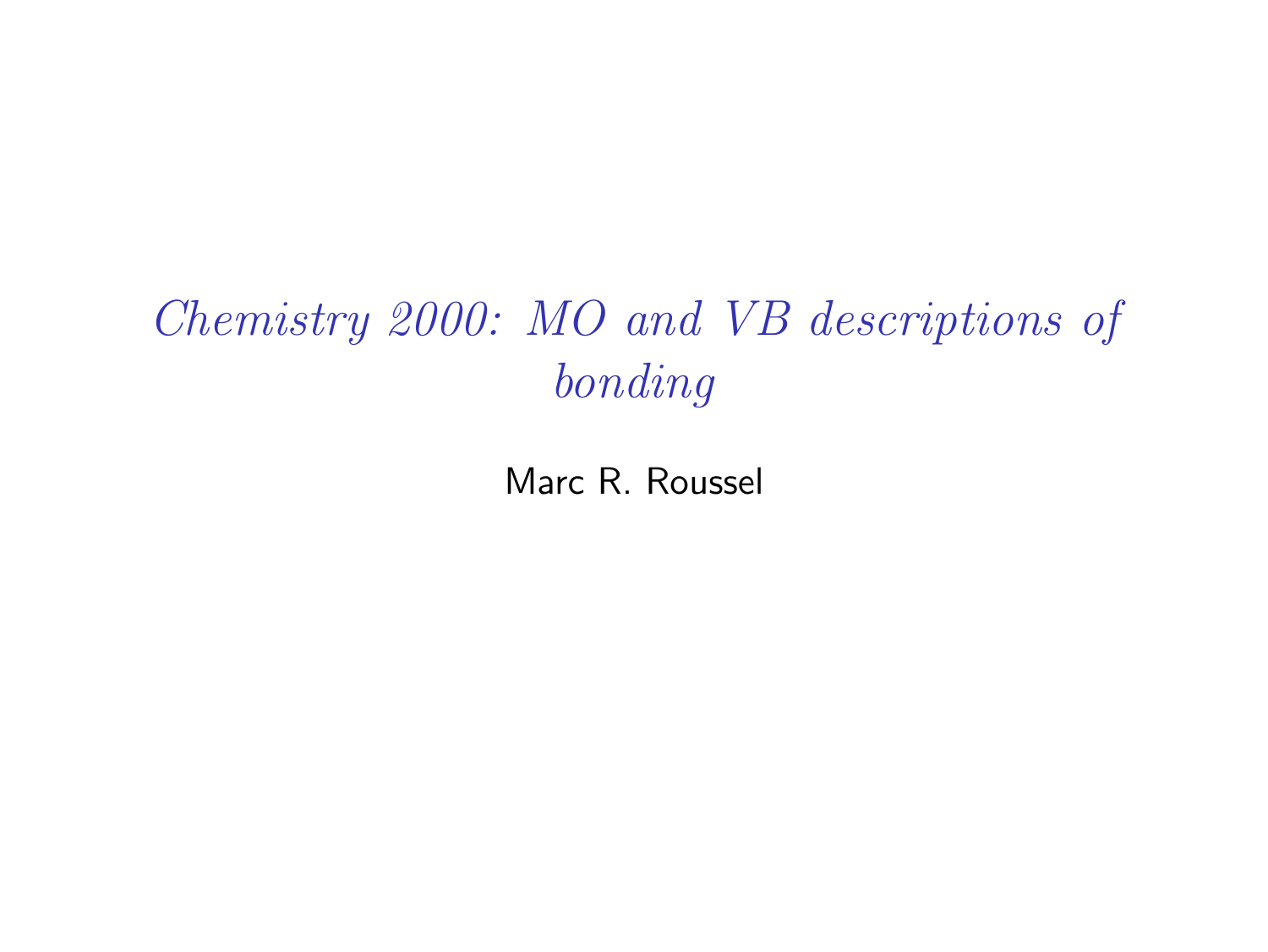## MO descriptions of bonding

To describe the bonding in a molecule using MO theory, proceed as follows:

- $\triangleright$  Look at the valence AOs and, if available, at the AO energies.
- $\triangleright$  Separate the AOs into sigma-type and pi-type.
- $\triangleright$  Number of sigma MOs  $=$  number of sigma-type AOs
- $\triangleright$  Number of pi MOs  $=$  number of pi-type AOs
- $\triangleright$  Based on AO energies, say which AOs will combine with which to make MOs.
- $\triangleright$  Identify any (exactly or approximately) nonbonding MOs obtained from the AOs.
- $\triangleright$  Draw a reasonable MO diagram.
- $\triangleright$  Populate it with the valence electrons.
- $\triangleright$  Compute the bond order or answer any questions asked about the molecule.